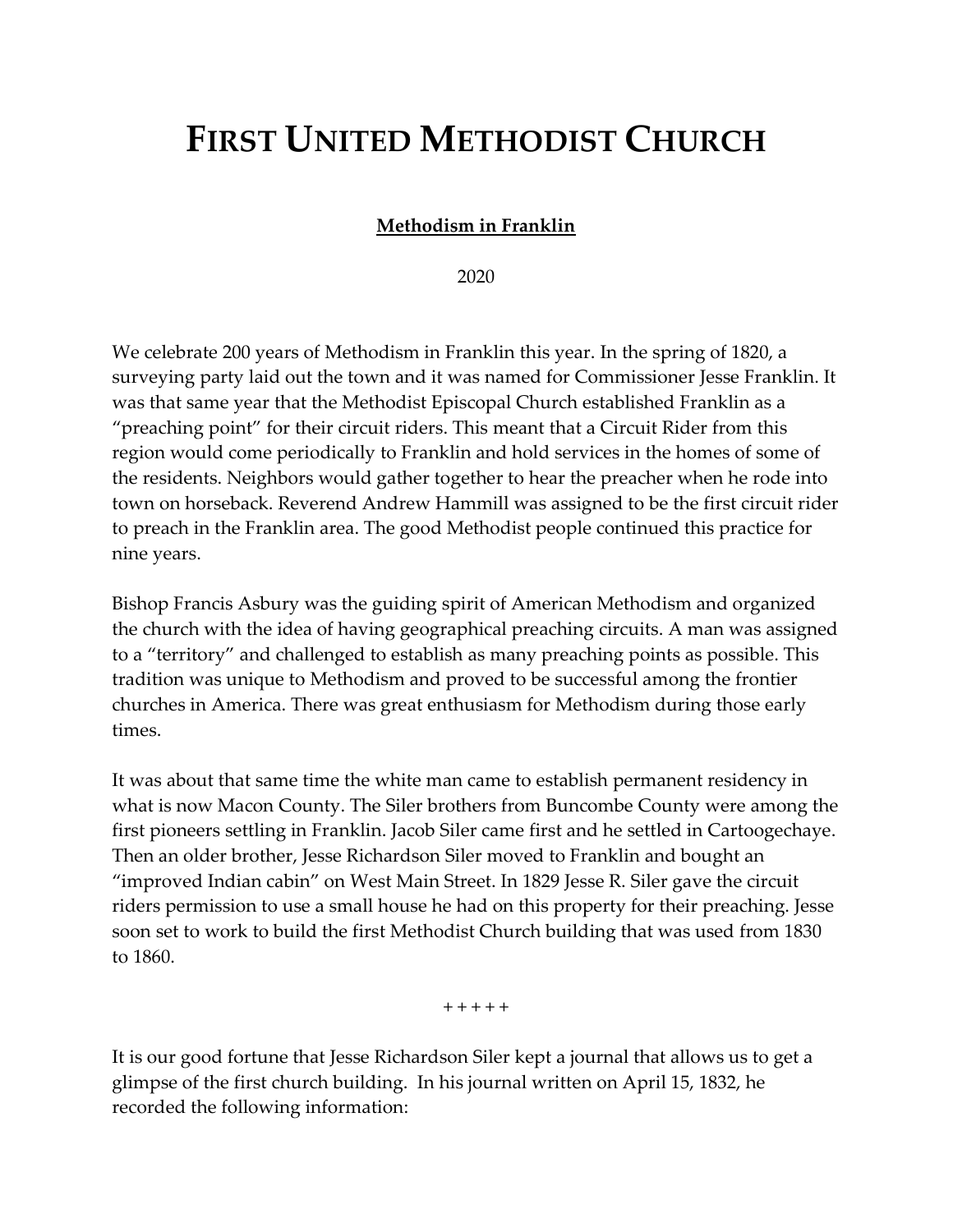"In 1829 I joined the Methodist Church. I gave permission for the circuit preachers to preach in a house I had on my land where a small somity (sic) was raised. Being few in number I thought of my promise to my Maker; accordingly set to work to build a church. I promised I would give a site and build the house of the people and members would make seats. I built the one now standing 30 X 40 feet, weatherboarded, covered and floored, and made floors and windows—and made a deed to the house an one or two acres of land. The members and liberal people with a little of my help fixed seats and pulpit. In 1831 I had a steeple made and a bell hung which my wife had the honor of contributing to the church. I suppose the house cost me between 3 and four hundred dollars, the bell and steeple about \$50. The good people then went on by subscriptions and in 1832 had it sealed (sic) to which I paid about \$11."

There is some debate of the precise location of this church building but we do know it was built on Jesse R. Siler's property. His original "improved Indian cabin" was located near the large white house with columns on West Main Street. This photo shows a small church on the north side of West Main Street and just west of Jesse's home. This could have been the first church building.

On the other hand, we have information that would place the first church building on the east side of Jesse's home at the present corner of Main Street and Harrison Avenue. The Methodist Episcopal Church of Franklin, NC was given a land grant from the state on January 10, 1835 by Governor David Lowry Swain. This land was for the purpose of a "Seminary of Learning" and was located at the site of the present Franklin Terrace. According to the land grant deed this section of land was adjacent to Jesse R. Siler's property. Another deed was recorded in 1844 by Jesse R. Siler. He made a deed of an additional half-acre of land to the church trustees. This deed was apparently made to connect the original church property with the land grant property. In this deed we find a startling clause: "…. including the meeting house now built in the forks of the road leading to Franklin and Clayton." So, from this information we can gather that the first church building was located near our present-day gravel parking lot by the Outreach Center.

Whether we lean towards either location of the first church building we are certainly blessed that Jesse R. Siler was a man of faith. It is obvious from his journal excerpts that he was the progenitor of Methodism in Franklin. As a young man, Jesse made a covenant with his Maker that if He would protect and direct him that he would endeavor to be useful to church and society. It was in fulfillment of this covenant that Jesse R. Siler built the first Methodist Church which was used from 1830 to 1860.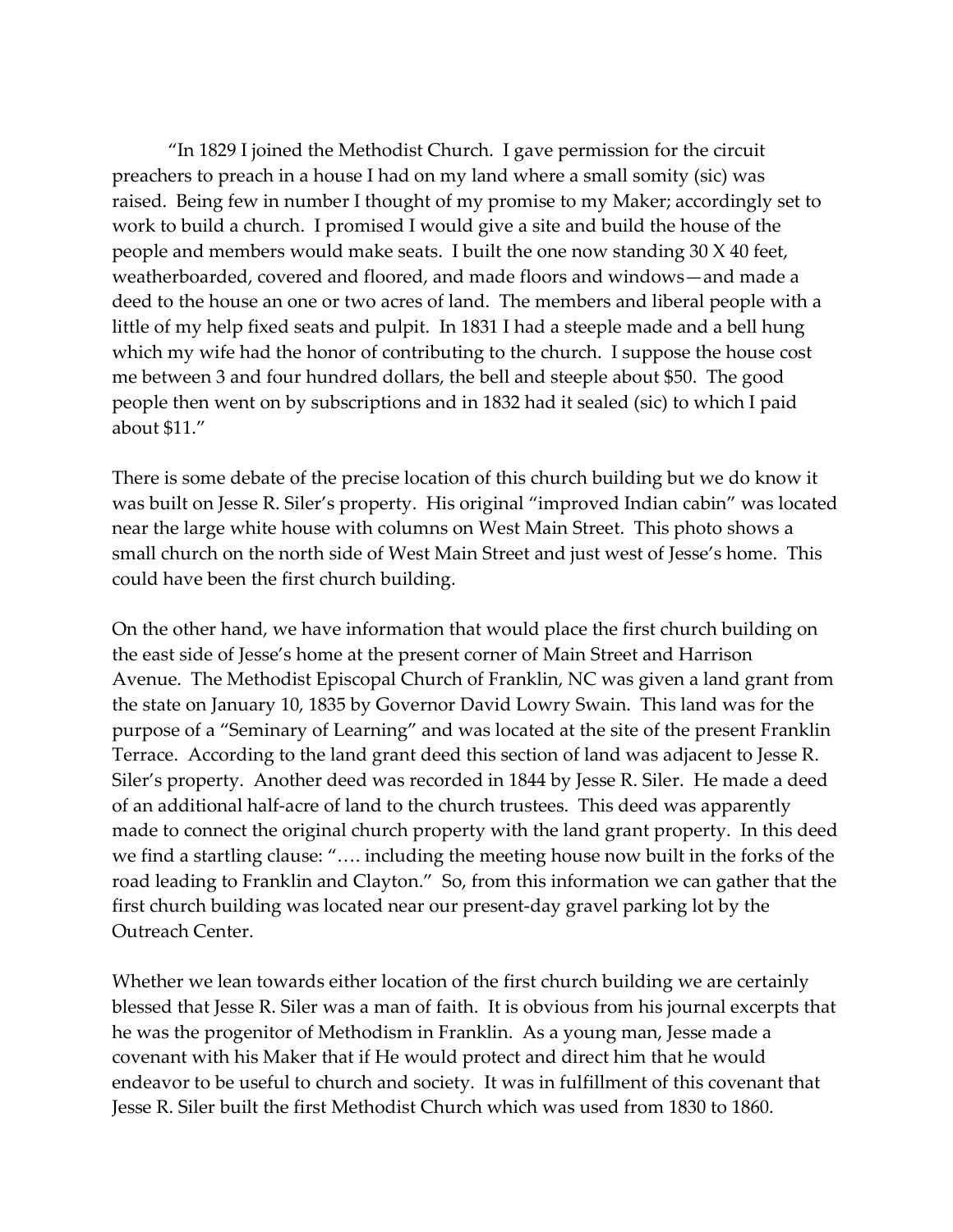Tradition has it that the "weather boarded" church from 1830 burned, however there is no written record of that occurring. But we do know that these good Methodist people desired a more modern church house for practicing their faith. In 1860, just as the sounds of war began to rumble throughout the country, this bunch of Methodists built another church. If you take a walk in the FUMC cemetery you will very likely come across some of the footings left from this second church building.

This 1860 rectangular church building faced south and was approximately 32 feet wide by 64 feet long. The building was frame and veneered with handmade brick. It was covered with heart white-oak shingles and the steeple was supported by a hand-hewn timber from a yellow poplar. Above the door a board hung with the date "1860" painted on it. Once the congregation ascended the long flight of front steps, they entered a large vestibule for "fellowshipping". The vestibule extended the full width of the building and was also used for the Children's Sunday School Class during church. "Aunt Mary Jule", widow of Julius Thomas Siler, taught the Sunday School class for over fifty years.

At the west end of the vestibule were steps that led to the balcony built for the slaves. This balcony was used for more than twenty years after the Civil War. Then the Negro Methodists established the New Hope Church between 1885 and 1890.

The sanctuary had two aisles with a long center section of pews. There was possibly a "petition" that separated the men's side from the women's side. Here in Franklin, this entrenched custom of segregating the sexes was challenged in the 1890's. Two young ladies, Laura M. Jones and Isabel Elias decided to sit on the men's side one Sunday morning. Miss Laura didn't remember the consequences, but she did remember the accomplishment. Guess we can thank these two forward thinking ladies.

The heat was provided by two "pot-bellied" wood stoves between the front pews and the altar rail. Candle holders were hung along the walls for lighting until kerosene fixtures took their place. In 1908, William W. Jones returned to Macon County with a degree in Electrical Engineering. How thankful these Methodists were to have him design and install electric lights for this second church building!

From the journal of a sixteen-year-old, Miss Hattie B. Sloan, we can get some interesting insights into church life during those years. On November 19, 1878 she mentions having a very solemn communion service and then how much she enjoyed the Love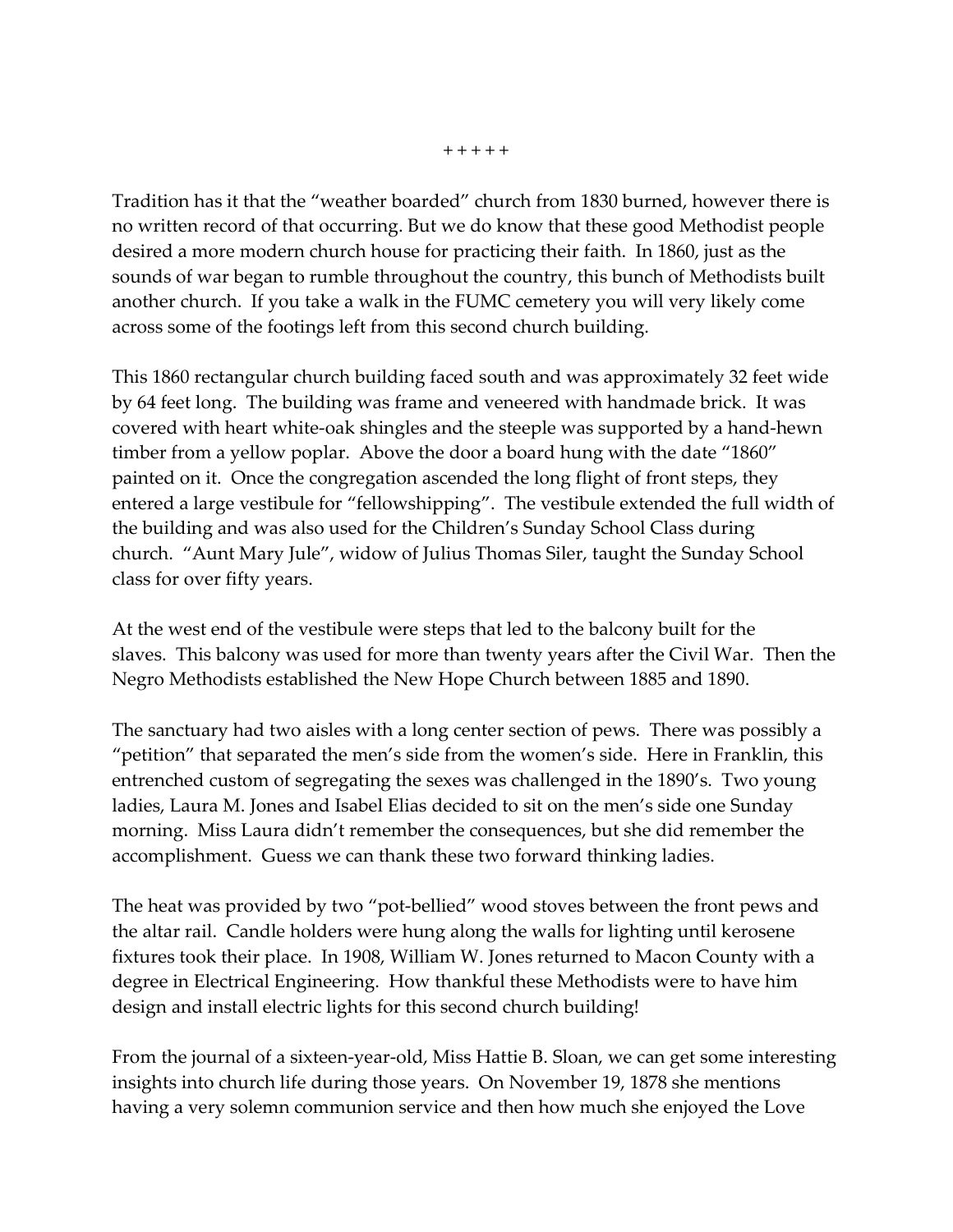Feast in the evening. On January 1, 1879 she reflects on how pretty the Christmas tree at the church was and that all the children seemed to enjoy it. In March of 1879, she refers to decorating the church for a wedding. She would probably be pleased that we still carry on those traditions.

It should also be noted that Mrs. Hattie B. Sloan Jones became the teacher for the Children's Sunday School class after the death of "Aunt Mary Jule" Siler. The religious convictions and philosophies of these two ladies were a strong testimony to the beliefs of the Methodist Church of Franklin.

+ + + + +

The little rectangular church built in 1860 served the good Methodists of Franklin for roughly 57 years. Lighting upgrades from candles to kerosene lanterns to eventually electricity in 1908 proved to be beneficial. However, these Methodists thought it was once again time to expand. So, by early 1917 the Rev. R. H. Daugherty was leading worship services in a newly built church.

The elaborate design for this new church was drawn by the architect Choate from Atlanta, Georgia. Zeb Conley, a notable local contractor, took charge. He eventually became a very active member of the Methodist Church. This new church design embodied an existing side wall and the south wall of the 1860 building. They added sixteen feet to the north end plus a choir annex, which made the building 92 feet long. Two brick masons were hired to lay the 20-inch-thick walls. Field rock was hauled in and crushed by sledge hammer because there was not a crusher in the county at the time. Since the irregular brick work from the 1860 building did not match the new brick, the masons used stucco for the outer layer. The lumber was rough-sawn and the floor joists were cut to size with a hand rip saw. Stories have been told of just how bitterly cold the weather was during this construction but that didn't stop these dedicated Methodists.

Rev. Daugherty worked on the millwork and railings daily. The pulpit was elaborate and required several steps to reach the lectern. There were Gothic arches built into the communion rail. The new floor joists were installed at different levels in order to slant the floor downward in the sanctuary. All brides could now truly walk "down" the single aisle that replaced the double aisles of the 1860 building. Stained glass windows gave extraordinary symbolism and beauty to the new sanctuary. Exposed beams were added to the ceiling, much like the ones in the current memorial hall. A new heating system was installed in the basement. It was a wood-fired central unit with a grill in the middle of the church. This new church building cost the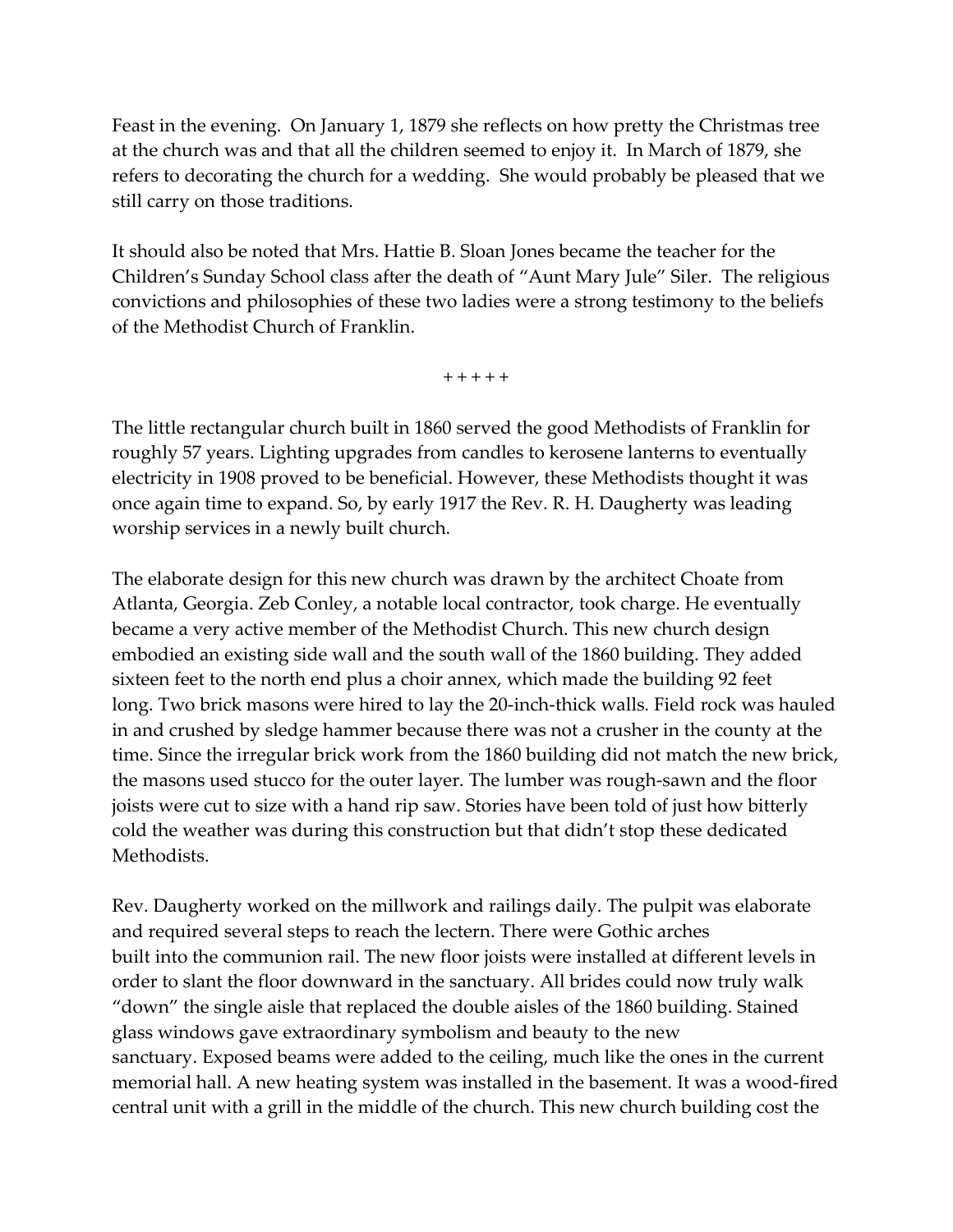congregation about \$15,000 and was definitely far beyond its time architecturally. It stood in all its glory on the hill overlooking much of West Franklin…for about six months.

Tragedy struck on November 13, 1917, not even a year after construction had been completed. A photo from The Franklin Press shows a smoke-filled sky, falling roof timbers, and gutted walls as the aftermath of a fire that totally destroyed this new Methodist Church. The fire happened before noon and no one knows its origin. There had been steps to secure insurance but the papers had not yet been filed. However, even this did not discourage these steadfast Methodists. As the article in The Franklin Press said, "The Franklin congregation is a plucky one. On the next day after the fire more than \$4,000 was pledged toward the fund for rebuilding and it is their intention to replace the building at once. Much sympathy has been extended them and we have no doubt many friends will come to their aid."

+ + + + +

The Methodist congregation of 1917 did prove to be "a plucky one" just as the newspaper article predicted. In the face of great tragedy, these Methodists held strong to their faith in God. They would rebuild.

With the decision made to move their next church building closer to Harrison Avenue, the same working crew got busy. Zeb Conley was at the helm once again with Burnell Waldroop, Lon Campbell, Frank Moore, Walter Angel, and Charlie West on the carpenter's crew. However, the building consultant from Atlanta was no longer on the job. Many volunteers stepped up to the plate. Jimmy Hauser was one of the teenagers who learned to nail up plaster lathe along with several other apprentices.

Although the same floor plan from the burned church was used, the cupolas and conical roofs were left off the exterior towers to help cut costs. The twenty-inch-thick walls were made from solid masonry. Bricks came by way of the Tallulah Falls railroad while the concrete was mixed on sight with a hoe. The framing lumber was sized with hand saws. Rufe Green lathed the millwork and Zeb Conley "set up his bench" near the altar so he could do the "finishing" carpentry. The communion railing and pulpit were not as elaborate as the previous ones. They were made of pine this time and lacked the Gothic motif. Also, to help cut costs they used amber colored windows rather than stained glass windows. The stained glass windows presently in the Memorial Hall were not installed until 1944.